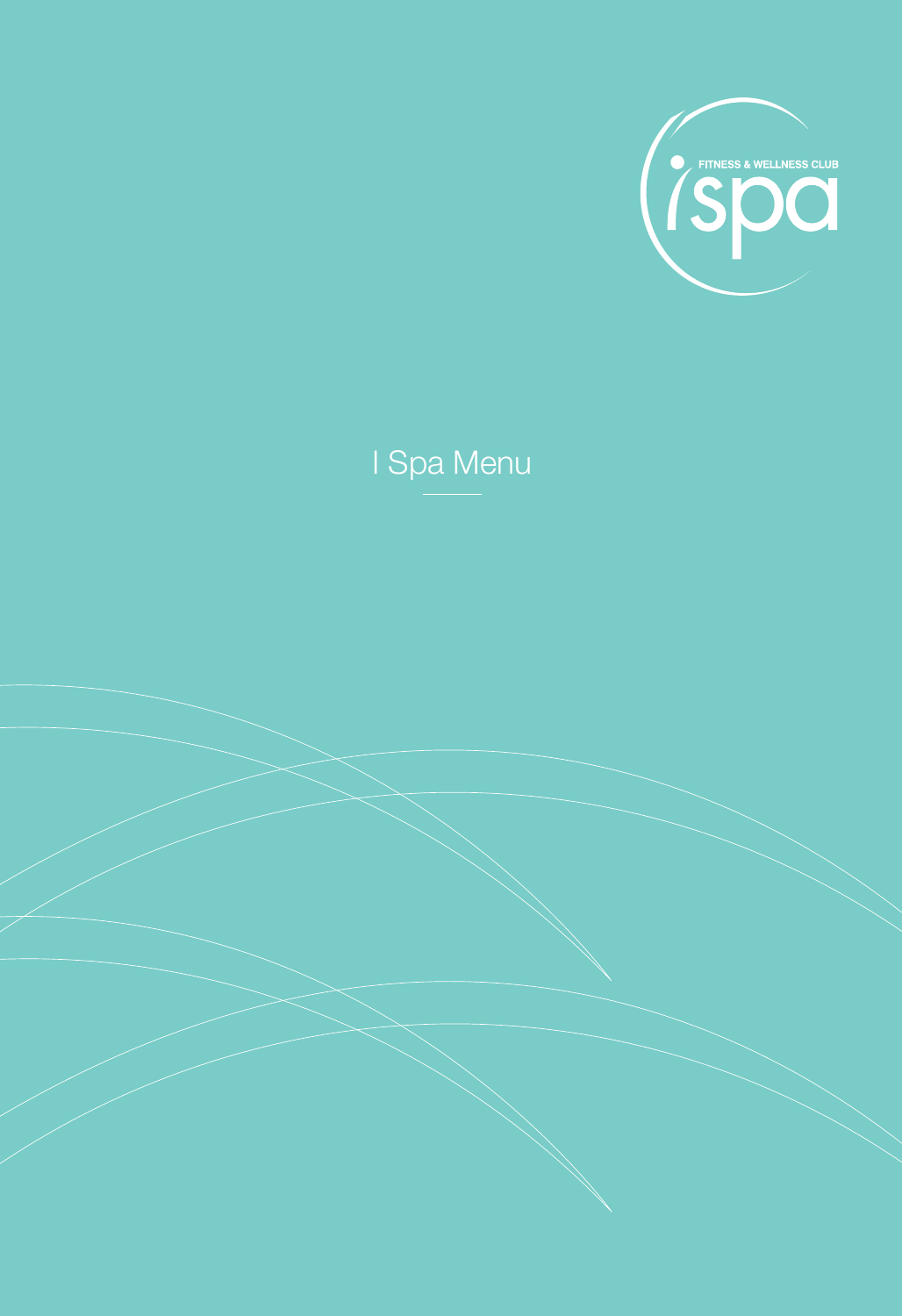### **MASSAGE**



# Keep on relaxing!

Exclusively designed by I Spa for your wellbeing, all our massages are performed with 100% natural blended essential oils.

### Massage

| Signature Massage                                  |                  | Min                          | <b>Rs</b> | card<br><b>Rs</b>            |  |
|----------------------------------------------------|------------------|------------------------------|-----------|------------------------------|--|
| Candle Aroma Massage (single)                      |                  | 60 min                       | 2,200     | 1,540                        |  |
| Candle Aroma Massage (couple)                      |                  | 60 min                       | 3,800     | 2,660                        |  |
| <b>Hot Stone Balancing Massage</b>                 |                  | 60 min                       | 2,400     | 1,680                        |  |
| De-stressing Feet Reflexology                      |                  | 45 min                       | 1,600     | 1,120                        |  |
| Tailor Made Massage                                |                  | 90 min                       | 2,600     | 1,820                        |  |
| Detox Slimming Belabacci<br><b>Cupping Massage</b> |                  | 60 min                       | 2,200     | 1,540                        |  |
| Aromatherapeutic<br>Massage                        | $60 \text{ min}$ | Loyalty<br>card<br><b>Rs</b> | 75 min    | Loyalty<br>card<br><b>Rs</b> |  |
| New protocole                                      |                  |                              |           |                              |  |
| Relax & Relieve Massage                            | 1,750            | 1,230                        | 2,100     | 1,470                        |  |
| Revitalise Massage                                 | 1,750            | 1,230                        | 2,100     | 1,470                        |  |
| Detox Massage                                      | 1,750            | 1,230                        | 2,100     | 1,470                        |  |
| Sport Massage                                      | 1,750            | 1,230                        | 2,100     | 1,470                        |  |
| I Spa Signature Rituals                            |                  | Min                          | <b>Rs</b> | Loyalty<br>card              |  |
| Herbal Pinda Massage                               |                  | 90 min                       | 2,600     | 1,820                        |  |
| Bamboo Asian Massage                               |                  | 60 min                       | 2,200     | 1,540                        |  |
| Thai Massage                                       |                  | 90 min                       | 2,600     | 1,820                        |  |
| Aqua Massage*                                      |                  | 45 min                       | 1,600     | 1,120                        |  |
| *Only available at Hennessy Park Hotel             |                  |                              |           |                              |  |

| Massage on focus area            | $30 \text{ min}$ | Lovalty<br>card<br>Rs |
|----------------------------------|------------------|-----------------------|
| So Relieved Back Massage         | 1.200            | 840                   |
| So Disconnected Head & Shoulders | 1.200            | 840                   |
| So Light Legs & Feet             | 1.200            | 840                   |

| Loyalty<br>card<br><b>Rs</b> | <b>Packages</b>                                                                              | Min.    | Rs <sup>T</sup> |
|------------------------------|----------------------------------------------------------------------------------------------|---------|-----------------|
| 1,540<br>2,660               | I feel Jet Lagged                                                                            | 60 min  | 1,900           |
| 1,680<br>1,120<br>1,820      | Light Leg Treatment<br>Head & back massage<br>Anti fatigue facial                            |         |                 |
| 1,540                        | Cocooning & pampering                                                                        | 120 min | 3,200           |
| Loyalty<br>card<br><b>Rs</b> | Silk Body Scrub & Care<br><b>Facial Care</b><br><b>Back Massage</b><br>Relaxing Head massage |         |                 |
| 1,470                        |                                                                                              |         |                 |
| 1,470<br>1,470               | Soon to be mother                                                                            | 90 min  | 2,400           |
| 1,470                        | Mother to be massage<br><b>Belly Mask</b>                                                    |         |                 |
| Loyalty<br>card              | <b>Facial Glow</b><br>Nail Polish                                                            |         |                 |
| 1,820                        |                                                                                              |         |                 |

| Add on<br>15 mins                                   |           |
|-----------------------------------------------------|-----------|
|                                                     | <b>Rs</b> |
| <b>Back exfoliation, Mini Massage</b>               | 450       |
| Hand & Feet, Facial Cleanser,                       |           |
| Nail Grooming, Vichy Shower*                        |           |
| *Vichy shower only available at Hennessy Park Hotel |           |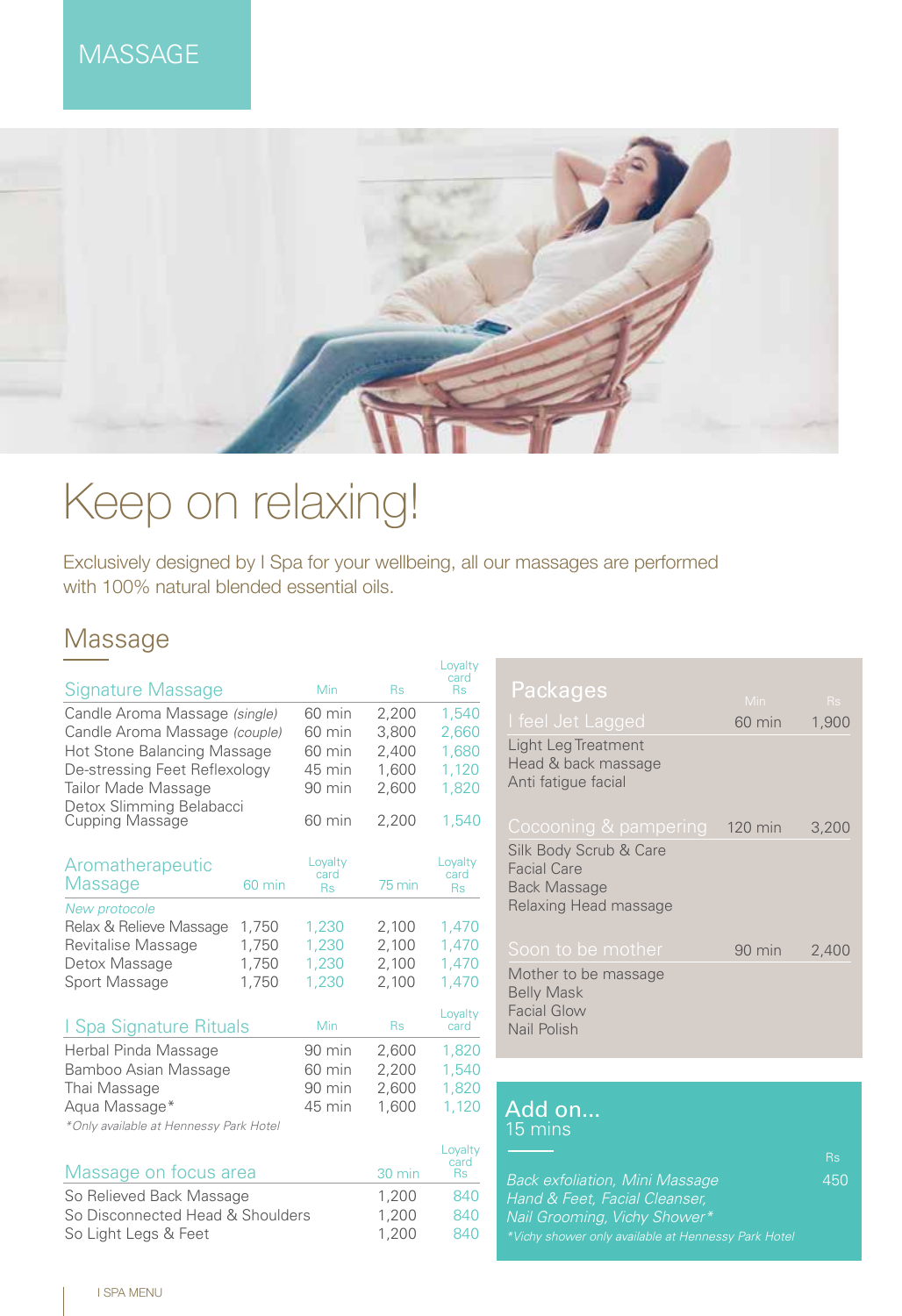### FACIAL

### Facial

| Options                | Min    | Bs:   | Lovaltv<br>card<br><b>Rs</b> | <b>Body Exfoliation</b>                | <b>Min</b>       | Rs    | .ova<br>car<br>Rs |
|------------------------|--------|-------|------------------------------|----------------------------------------|------------------|-------|-------------------|
| <b>Facial Booster</b>  | 30 min | 1.500 | 1.050                        | Coco                                   | $30 \text{ min}$ | 990   |                   |
| (adapted to skin type) |        |       |                              | Bubble K Scrub*                        | 30 min           | 1.000 |                   |
| Add-on Serum           |        | 250   | 250                          | *Only available at Hennessy Park Hotel |                  |       |                   |

| <b>Body Exfoliation</b>                | Min              | <b>Rs</b> | Loyalty<br>card<br><b>Rs</b> |
|----------------------------------------|------------------|-----------|------------------------------|
| Coco                                   | 30 min           | 990       | 700                          |
| Bubble K Scrub*                        | $30 \text{ min}$ | 1.000     | 700                          |
| *Only available at Hennessy Park Hotel |                  |           |                              |

#### The Specialists

| 60 min   | 2.400                          | 1.920 |
|----------|--------------------------------|-------|
| $60$ min | 2.400                          | 1,920 |
| 60 min   | 2,400                          | 1,920 |
| 60 min   | 2.400                          | 1,920 |
|          |                                |       |
| 60 min   | 2.600                          | 2.080 |
| 75 min   | 2,900                          |       |
|          |                                | 1,500 |
|          | Special loyalty program 60 min |       |

#### Anti-aging

| Time Expert Rides              | $90 \text{ min}$ | 3.200 |       |
|--------------------------------|------------------|-------|-------|
| Eye Contour time Expert 30 min |                  | 1.300 |       |
| Mineral Mousse Eclat 60 min    |                  | 2.400 | 1.920 |

#### Body Care

| Detox Wrap          | 60 min | 1.900 | 1.420 |
|---------------------|--------|-------|-------|
| Vitamin C Body Care | 60 min | 1.900 | 1.420 |

| <b>Facial Optimisers</b> | <b>Rs</b> |
|--------------------------|-----------|
| Vitamin C                | 500       |
| <b>Cupping Glow</b>      | 500       |
| Add-on serum             | 250       |



Safran Facial 45 min 2,000 1,400

# Mauritian menu

All our Mauritian treatments are performed with 100% natural products created by a small company called "Au Plaisir Du Bien Être" exclusively for I Spa Club.

#### Nénufar Body Exfoliation 30 min 1,000 700

|           | Loyalty |                    |                          | Loya |
|-----------|---------|--------------------|--------------------------|------|
|           | card    |                    |                          | car  |
| <b>Rs</b> |         |                    |                          | - Rs |
|           |         | $0.00 - 700 = 0.4$ | $4\Gamma$ $3.000$ $4.40$ |      |

*Inspired by Mauritius' well-known Water Lilies at Pamplemousses Garden, this 100% natural body exfoliation & care will transport you to a relaxing journey in a wellness garden.*

#### Mauritian Massage 60 min 2,200 1,540

*The Mauritian traditional massage is inspired from massages performed on new mothers to ease back pain caused by holding a baby. With hot pouches and oil, you will indulge in a relaxing journey while reducing any stress-induced pain.*

#### *types of skin, this gentle natural facial will help brighten your complexion.*

#### Coco Head Massage 30 min 1,000 700

*Inspired by traditional 'Safran' ceremonies performed during Hindu weddings, this Saffron facial will bring out your natural fairness and cleanse your skin. Ideal for all*

card<br>Rs

*Originally performed by Mauritian mothers to ease headache, activate circulation and even make for hair growth, this massage will surely bring back some childhood memories.*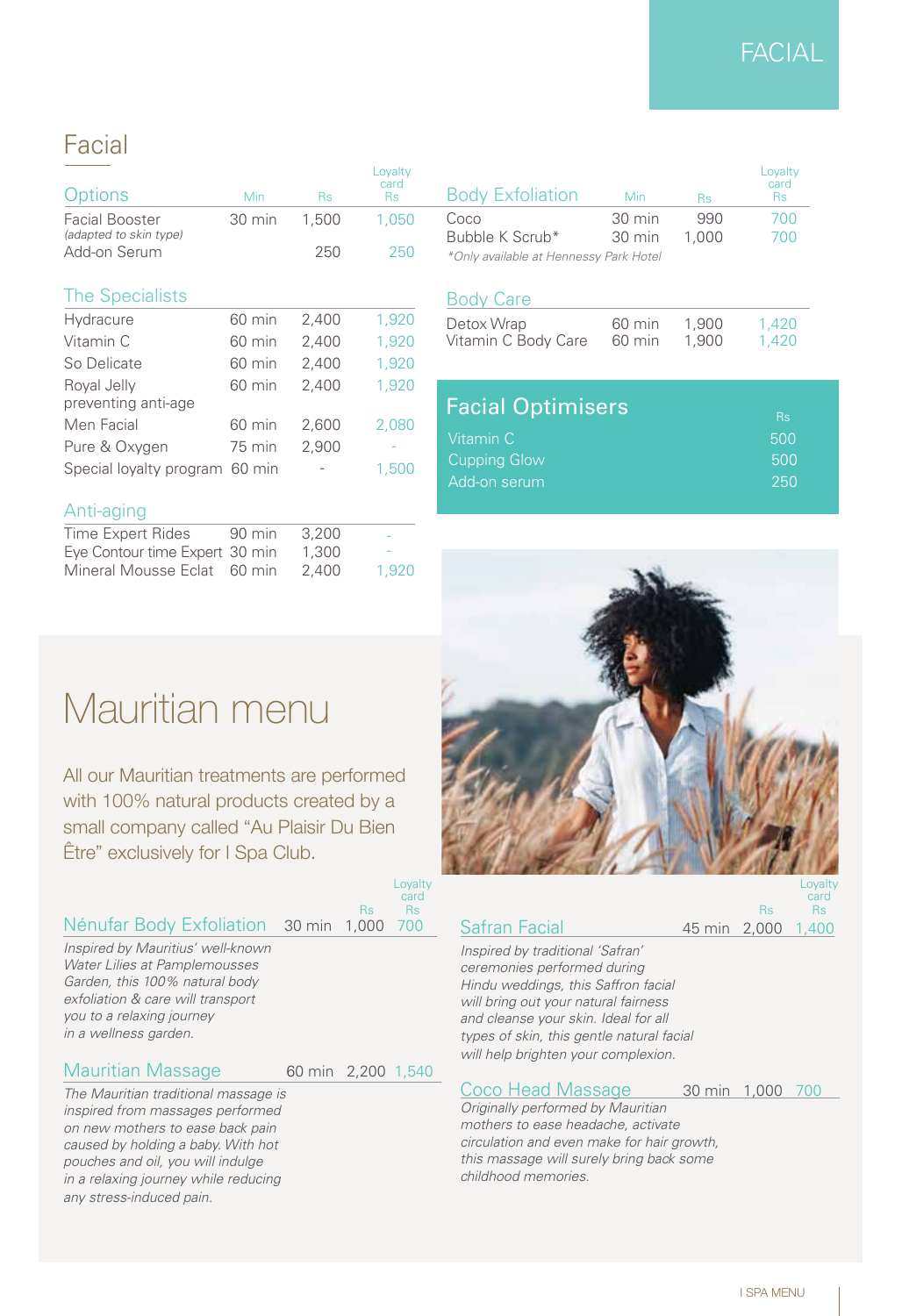### Beauty & Grooming

| Mani & Pedi                                                                                       | Min                                  | <b>Rs</b>                    |
|---------------------------------------------------------------------------------------------------|--------------------------------------|------------------------------|
| Pedicure<br>Manicure                                                                              | $60 \text{ min}$<br>$60 \text{ min}$ | 950<br>850                   |
| Express Mani / Pedi                                                                               | $30 \text{ min}$                     | 500                          |
| <b>Nails</b>                                                                                      |                                      |                              |
| Semi-permanent (colour or French)<br>Semi-permanent Hand & Feet<br>Nail Design<br>Nail Art Design | 45 min                               | 700<br>1,100<br>250<br>$10*$ |
| * Price per nail                                                                                  |                                      |                              |

| Waxing                 | <b>Min</b>       | <b>Rs</b> | oyalty.<br>card<br><b>Rs</b> |
|------------------------|------------------|-----------|------------------------------|
| <b>Full Legs</b>       | $60 \text{ min}$ | 850       | 595                          |
| Legs or Arms or Back   | $25 \text{ min}$ | 650       | 455                          |
| Underarms              | $15 \text{ min}$ | 450       | 315                          |
| <b>Bikini Line</b>     | $15 \text{ min}$ | 550       | 385                          |
| Brazilian or Hollywood |                  |           |                              |
| Style Bikini           | $30 \text{ min}$ | 850       | 595                          |
| Eyebrows or            |                  |           |                              |
| Upper Lip or Chin      | $10 \text{ min}$ | 300       | 210                          |
|                        |                  |           |                              |
| Brow & Lash Bar        |                  |           |                              |
| Eyelashes tint         | 15 min           | 400       |                              |
| Eyebrows tint          | $10 \text{ min}$ | 300       |                              |
|                        |                  |           |                              |

Lash extension\* 120 min 3,000

*\*Only available at Le Suffren Hotel & Marina*

### Kids Spalicious

With 100% natural products, your child's delicate skin is gently cared for.



|  | <b>Mademoiselle Waxing</b> |  |
|--|----------------------------|--|
|--|----------------------------|--|

| as from 12 years             | Min | Rs  |
|------------------------------|-----|-----|
| Eyebrow, upper lip, chin     |     | 100 |
| Under arm, legs, bikini line |     | 300 |

| <b>Happy Feet</b> | $30 \text{ min}$ | 550 |
|-------------------|------------------|-----|
|                   |                  |     |

*Relieve tired & weary feet with a milk foot soak, followed by a jolly legs and foot massage using our magic scented lotion. Finish with a nail polish application.*

#### Angel's Bliss Head Massage 30 min 900

*This calming & balancing treatment includes a wonderfully relaxing head massage with warm oil to promote sweet dreams at night.*

#### Pretty Hands or Feet 20 min 900

*Kids indulge in the sweetest pampering starting with a chocolate hand/feet wrap, followed by a hand/feet massage & a mini nail polish. Pick your favourite glittering & island dream nail colours for the perfect beach chic style.*

Spalicious Body Care  $\alpha$  Massage  $\alpha$  60 min 1,500 *The yummiest body treats for young souls. Spoil the body & mind with a total flavourful & unwinding journey that begins with a gentle coconut body scrub followed by a warm coconut-based mask, ending delightfully with a melodious relaxing massage.* Princess Facial 30 min 990 *Get fairy tale ready with a princess facial that includes a facial cleanse and a massage. Your beautiful face will be glowing and your lips will be* 

#### Mommy or Daddy  $\&$  Me 60 min 2,600

*shining after a lip gloss application.*

*Spend some precious relaxation & bonding time together by enjoying a light to medium pressure using gentle movements and rocking motions to encourage a peaceful state. Your relaxing journey will end with a mini facial.*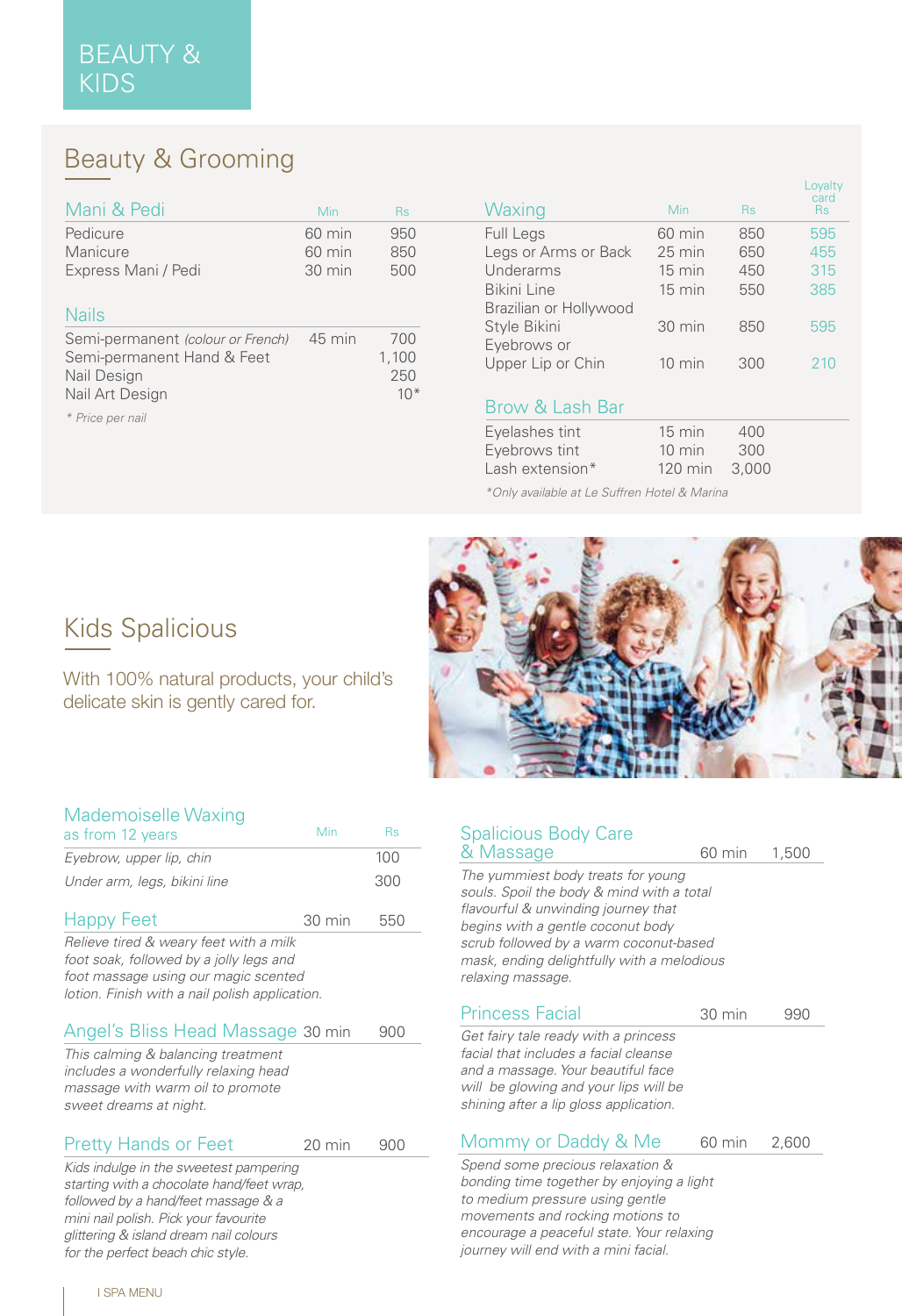### **FITNESS**



### Leisure Corner sport activities

Let us accompany you in your journey. It's all about your healthy lifestyle.

| Squash at le Suffren (60 mins)                                   | Non-Member Member<br><b>Rs</b> | <b>Rs</b>  | <b>Bocci Ball at The Address</b>                                                                                               | Non-Member Member<br><b>Rs</b>  | <b>Rs</b>             |
|------------------------------------------------------------------|--------------------------------|------------|--------------------------------------------------------------------------------------------------------------------------------|---------------------------------|-----------------------|
| (Price per person and includes day pass)                         | 500                            | 100        | (Price for the court for one hour)                                                                                             | 300                             | 300                   |
| Racket rental & ball                                             | $100$ /pax                     | $100$ /pax |                                                                                                                                |                                 |                       |
|                                                                  |                                |            | <b>Your Personalised Workout Plan</b>                                                                                          |                                 |                       |
| Personal training (60 mins)                                      |                                |            | Each fitness program is designed by                                                                                            | 1,200                           | 990                   |
| One to one Personal Training<br>(Price is per session)           | 990                            | 690        | our fitness instructors to meet the needs<br>of your body, your schedule, tastes and                                           |                                 |                       |
| Duo Personal Training<br>(Price is per session)                  | 1,400                          | 980        | fitness goals. Certain physical limitations,<br>time commitments, preferences and goals<br>will provide the basic structure of |                                 |                       |
| Group Personnal Training<br>(3 to 5 people, price is per person) | 600                            | 420        | your fitness training program.                                                                                                 |                                 |                       |
| Squash Initiation                                                | 600                            | 300        | <b>Add on:</b> Skinfold test & measurements                                                                                    | - 450                           | 300                   |
| Swimming Lessons                                                 | 600                            | 300        | <b>Group Classes</b>                                                                                                           | <b>Hotel Guest</b><br><b>Rs</b> | Outsider<br><b>Rs</b> |
| <b>Volley-ball at The Address</b>                                |                                |            | Enroll in one of our group class for<br>60 min of workout                                                                      | 200                             | 400                   |
| (Price for the court for one hour)                               | 300                            | 300        |                                                                                                                                |                                 |                       |
| <b>Tennis at The Address</b>                                     |                                |            | <b>Free Tennis lessons for kids</b>                                                                                            |                                 |                       |
| 7h00 - 18h00                                                     | 250                            | 150        | at The Address Boutique Hotel                                                                                                  |                                 |                       |
| 18h00 - 21h00                                                    | 400                            | 350        | (5 yrs to 12 yrs) on Saturday                                                                                                  |                                 |                       |
| (Price for the court for an hour)                                |                                |            | mornings for members and                                                                                                       |                                 |                       |
| <b>Private lesson</b>                                            |                                |            | <b>Hotel Guest.</b>                                                                                                            |                                 |                       |
| 7h00 - 18h00                                                     | 900                            | 900        |                                                                                                                                |                                 |                       |
| 18h00 - 21h00                                                    | 1,000                          | 1,000      | Book on <b>405 3020</b> for a                                                                                                  |                                 |                       |
| <b>Tennis Partner</b>                                            |                                |            | 45-minute session.                                                                                                             |                                 |                       |
| 7h00 - 18h00                                                     | 750                            | 750        |                                                                                                                                |                                 |                       |
| 18h00 - 21h00                                                    | 800                            | 800        |                                                                                                                                |                                 |                       |
| Combo 10 sessions                                                | 6,500                          | 6,500      |                                                                                                                                |                                 |                       |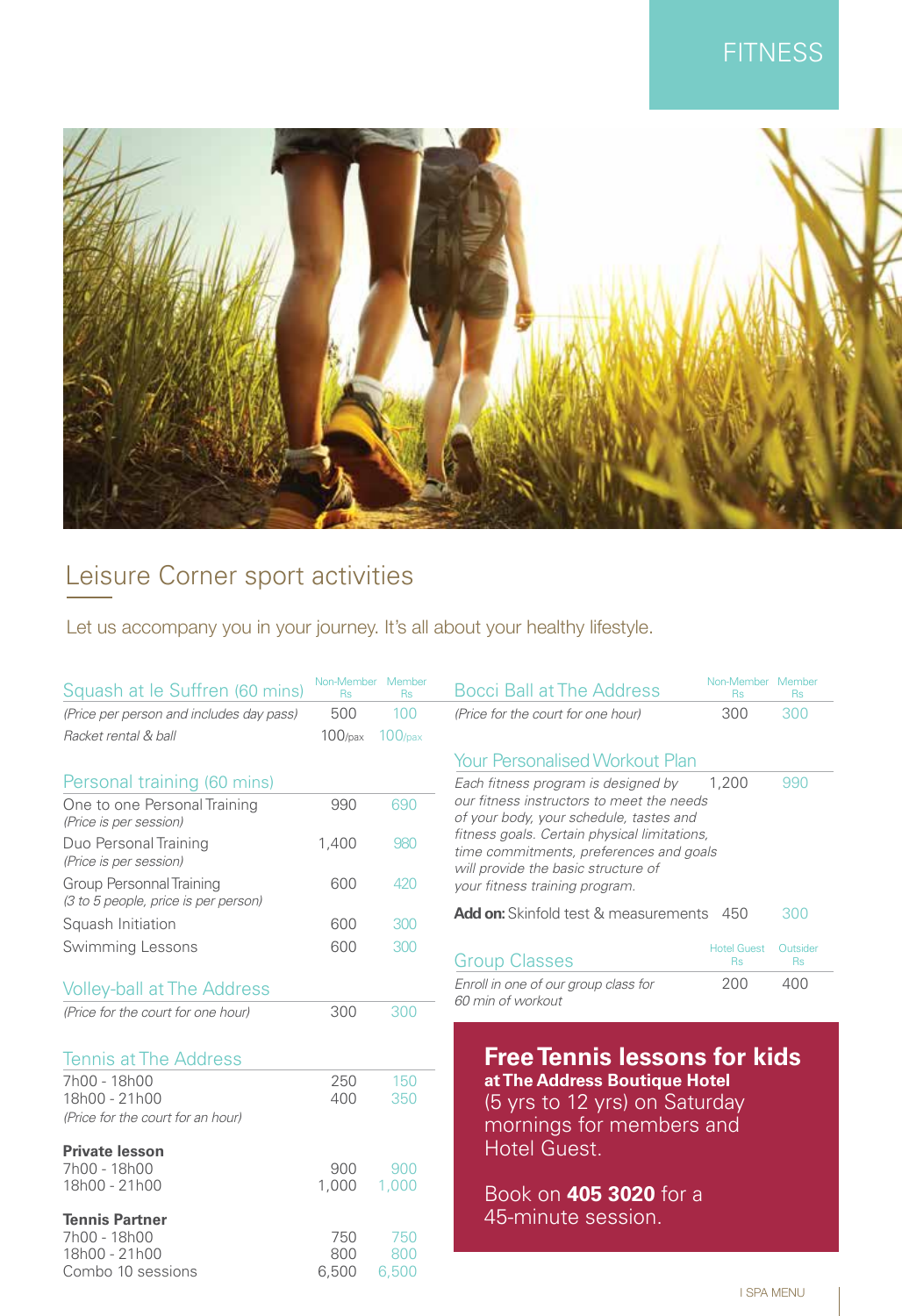### **FITNESS**



| 10 Combo Personal Training                                                                                                                            | Non-Member | Member    | The HIIT Express                                                                                                                                            | Non-Member | Member |
|-------------------------------------------------------------------------------------------------------------------------------------------------------|------------|-----------|-------------------------------------------------------------------------------------------------------------------------------------------------------------|------------|--------|
| Let's get started!                                                                                                                                    | <b>Rs</b>  | <b>Rs</b> | <b>Fitness Package</b>                                                                                                                                      | <b>Rs</b>  | Rs.    |
| This package will get your blood<br>pumping, not to mention those<br>muscles. Sign up for this deal-of-a-<br>package and you'll soon see the results. | 6.500      | 5,000     | Our express package is a quick<br>and intense session geared for those<br>with limited time. It may be short, but<br>it's going to get your heart pounding! | 4.590      | 3.500  |

#### **The schedule:**

- *60 min sessions*
- *2 to 3 times per week = 10 sessions valid for a maximum of 6 weeks (including 1 session of fitness level test)*

#### **Includes:**

- *Goal Setting*
- *Body Motion Analysis (1st session)*
- *Fitness Testing (1st session)*
- *9 Personal Trainings*
- *1 Body Measurements Follow up*
- *Quick Fix after workout*

#### **The schedule:**

- *30 min sessions*
- *3 times per week = 12 sessions valid for a maximum of 6 weeks (including 1 session of fitness level test)*

#### **Includes:**

- *Goal Setting*
- *Body Motion Analysis (1st session)*
- *Fitness Testing (1st session)*
- *11 Personal Trainings*
- *Quick Fix after workout*

| The Post Pregnancy program                                                                                                                                                                 | Non-Member<br><b>Rs</b> | Memher<br><b>Rs</b> |                                                                                                                                                                               |
|--------------------------------------------------------------------------------------------------------------------------------------------------------------------------------------------|-------------------------|---------------------|-------------------------------------------------------------------------------------------------------------------------------------------------------------------------------|
| What to expect when you're no 8,000<br>longer expecting?                                                                                                                                   |                         | 6.000               | Includes:<br>• Goal Setting                                                                                                                                                   |
| Push those post pregnancy pounds<br>out of your life with a fun at-home and<br>in-the-gym workout. We've found the<br>best balance for you between your little<br>one and hitting the gym. |                         |                     | • Body Motion Analysis (1st session) - Fitness testing<br>(1st session)<br>• 8 Personal Trainings<br>• Bellabacci Slimming Cupping technique upgrade<br>on any massage booked |

• *15% discount on Invictus Hair by Javed - 25% discount on Spa Treatment*

#### **The schedule:** • *60 min sessions*

- *At home work out plan twice a week*
- *At the gym plan twice a week with the gym instructor = 8 sessions per month*
- *Body Measurements & Skinfold Test follow up once a week*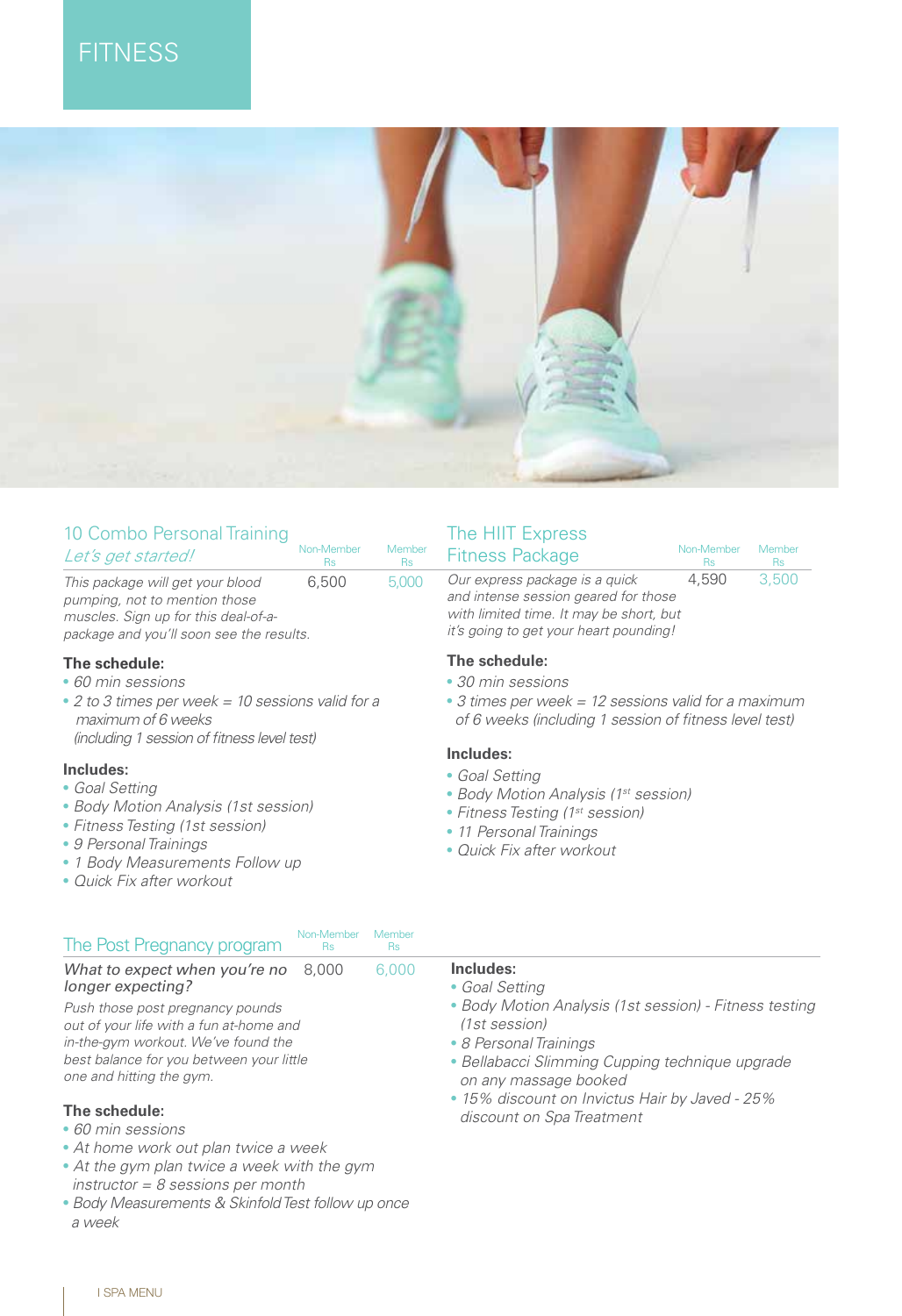### Nail Art

#### Only at Le Suffren Hotel & Marina

| <b>Gel Polish</b>                                                                                       | <b>Min</b> | <b>Rs</b>   | Loyalty<br>card<br><b>Rs</b> |
|---------------------------------------------------------------------------------------------------------|------------|-------------|------------------------------|
| Semi-Permanent Varnish                                                                                  |            | 700         | 400                          |
| Hand or feet Cut, File,<br>Remove cuticle, Buff, Varnish<br>Semi-permanent application,<br>Cuticle oil  |            |             |                              |
| Hands & Feet                                                                                            |            | 1,100       |                              |
| Extension Gel                                                                                           |            |             |                              |
| <b>Extension Gel</b>                                                                                    |            | 2,200 1,540 |                              |
| Cut, File, Remove cuticle,<br>Buff, Extension with gel (Evo)<br>Semi-Permanent application, Cuticle oil |            |             |                              |
| Refill                                                                                                  | 120 min    | 750         | 525                          |
| <b>Gel Extension</b>                                                                                    |            |             |                              |

| Nail Repair-Evo |  |
|-----------------|--|
| *Price per nail |  |

#### Rs Rs Manicure & Min Rs Rs Semi-Permanent 90 min 1,100 -Manicure & Semi-Permanent Application Pedicure + Semi-Permanent 90 min 1,100 Pedicure & Semi-Permanent Application Min Rs Rs Manicure & Min Loyalty card

Glamourous Manicure & 120 min 1,400 1,200 Candle Massage, Hydrating Gloves, Hot Towel, Semi-Permanent application, Cuticle oil

#### Glamourous Pedicure & Semi-Permanent 120 min 1,400 1,200

Candle Massage, Hydrating Socks, Hot Towel, Semi-Permanent application, Cuticle oil